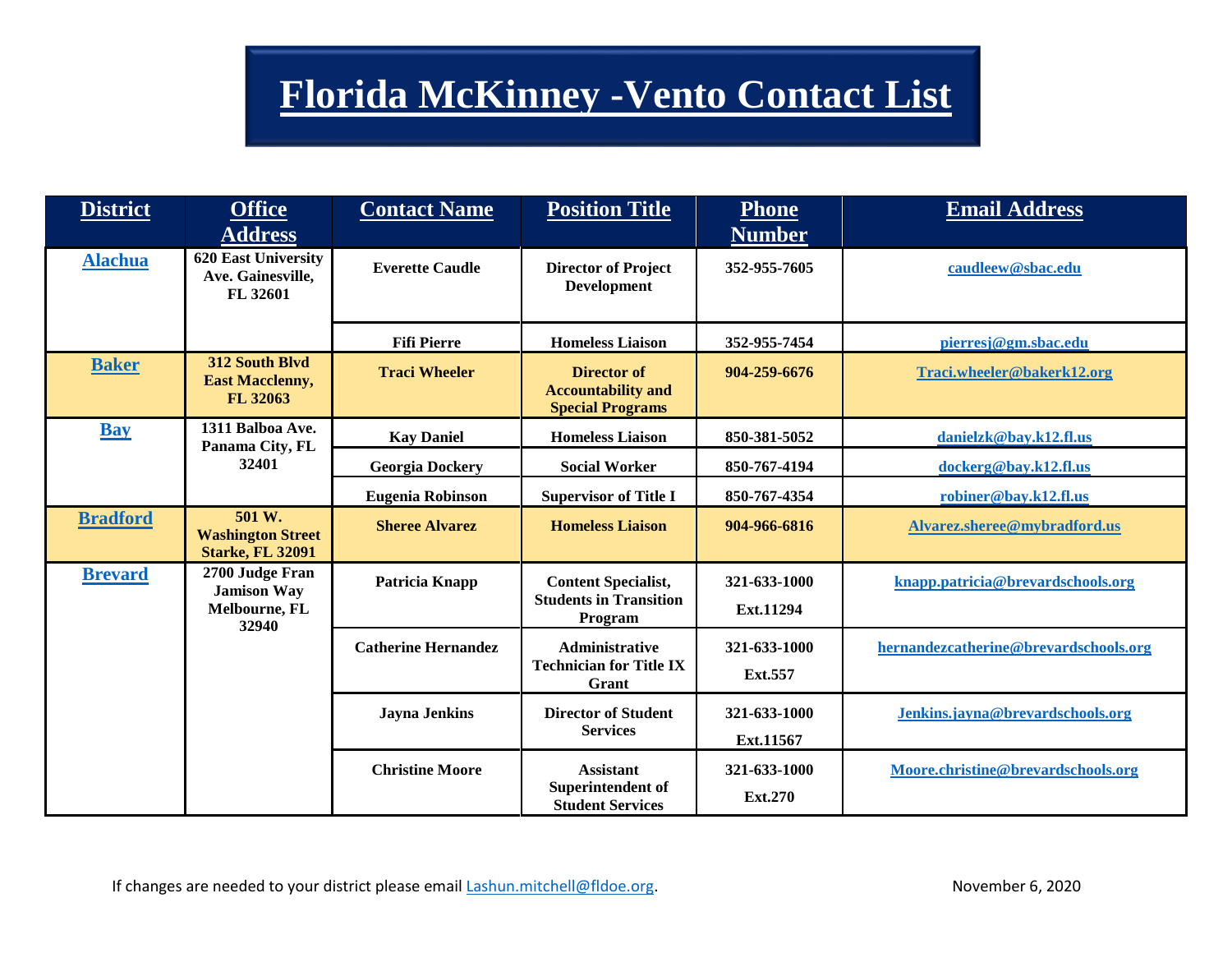| <b>District</b>  | <b>Office</b><br><b>Address</b>                                                | <b>Contact Name</b>     | <b>Position Title</b>                                                                               | <b>Phone</b><br><b>Number</b> | <b>Email Address</b>                      |
|------------------|--------------------------------------------------------------------------------|-------------------------|-----------------------------------------------------------------------------------------------------|-------------------------------|-------------------------------------------|
| <b>Broward</b>   | 1400 NW 14th<br><b>Avenue Fort</b><br>Lauderdale, FL<br>33311                  | <b>Gabriela Rafford</b> | <b>Homeless Education</b><br><b>Assistance Resource</b><br><b>Team Program</b><br><b>Specialist</b> | 754-321-1566                  | Gabriela.barros@browardschools.com        |
|                  |                                                                                | <b>Carole Mitchell</b>  | <b>Homeless Education</b><br><b>Assistance Resource</b><br><b>Supervisor</b>                        | 754-321-1566                  | Carole.mitchell@browardschools.com        |
| <b>Calhoun</b>   | <b>20448 NW</b><br><b>Pennington Avenue</b><br><b>Blountstown, FL</b><br>32424 | <b>Ladonna Kelley</b>   | <b>Student &amp;Family</b><br>support Liaison                                                       | 850-674-4743                  | Ladonna.kelley@calhounflschools.org       |
| <b>Charlotte</b> | 3131 Lakeview<br><b>Blvd. Port</b><br><b>Charlotte, FL</b><br>33948            | <b>Chantal Phillips</b> | <b>Director of</b><br><b>Intervention &amp;</b><br><b>Dropout Prevention</b><br><b>Services</b>     | 941-255-7480                  | Chantal.phillips@yourcharlotteschools.net |
|                  |                                                                                | <b>Renee Rebhan</b>     | <b>Homeless Education</b><br><b>Liaison</b>                                                         | 941-255-7480                  | Renee.rebhan@yourcharlotteschools.net     |
| <b>Citrus</b>    | <b>Student Services</b><br>2575 S Panther<br>Pride Dr.                         | <b>Dawn Harris</b>      | <b>Program Facilitator</b>                                                                          | 352-527-0090<br>Ext. 6312     | Harrisd1@citrus.k12.fl.us                 |
|                  | Lecanto, FL 34461                                                              | <b>Kit Hambaugh</b>     | <b>Homeless Liaison</b>                                                                             | 352-527-0090<br>Ext. 6306     | humbaughk@citrus.k12.fl.us                |
|                  | <b>1007 W Main</b><br><b>Street Iverness, FL</b><br>34450                      | <b>Karen Lisa</b>       | <b>Program Specialist</b><br>(Grant Writer)                                                         | 352-527-0090                  | lisak@citrus.k12.fl.us                    |
|                  | <b>1007 W Main</b><br><b>Street Iverness, FL</b><br>34450                      | <b>Tammy Wilson</b>     | <b>Finance Coordinator</b>                                                                          | 352-726-1931<br>Ext. 2472     | wilsonta@citrus.k12.fl.us                 |
| <b>Clay</b>      | <b>900 Walnut Street</b><br><b>Green Cove</b>                                  | <b>Barbara Castelli</b> | <b>Coordinator</b>                                                                                  | 904-336-9641                  | Barbara.castelli@myoneclay.net            |
|                  | <b>Springs, FL 32043</b>                                                       | <b>Suzanne Church</b>   | <b>Coordinator</b>                                                                                  | 904-336-9641                  | Suzanne.church@myoneclay.net              |
| <b>Collier</b>   | 5775 Osceola Trail<br><b>Naples, FL 34109</b>                                  | <b>Hemlal Kafle</b>     | <b>Liaison for Homeless</b><br><b>Education and Foster</b><br>Care                                  | 239-377-0544                  | kafleh@collierschools.com                 |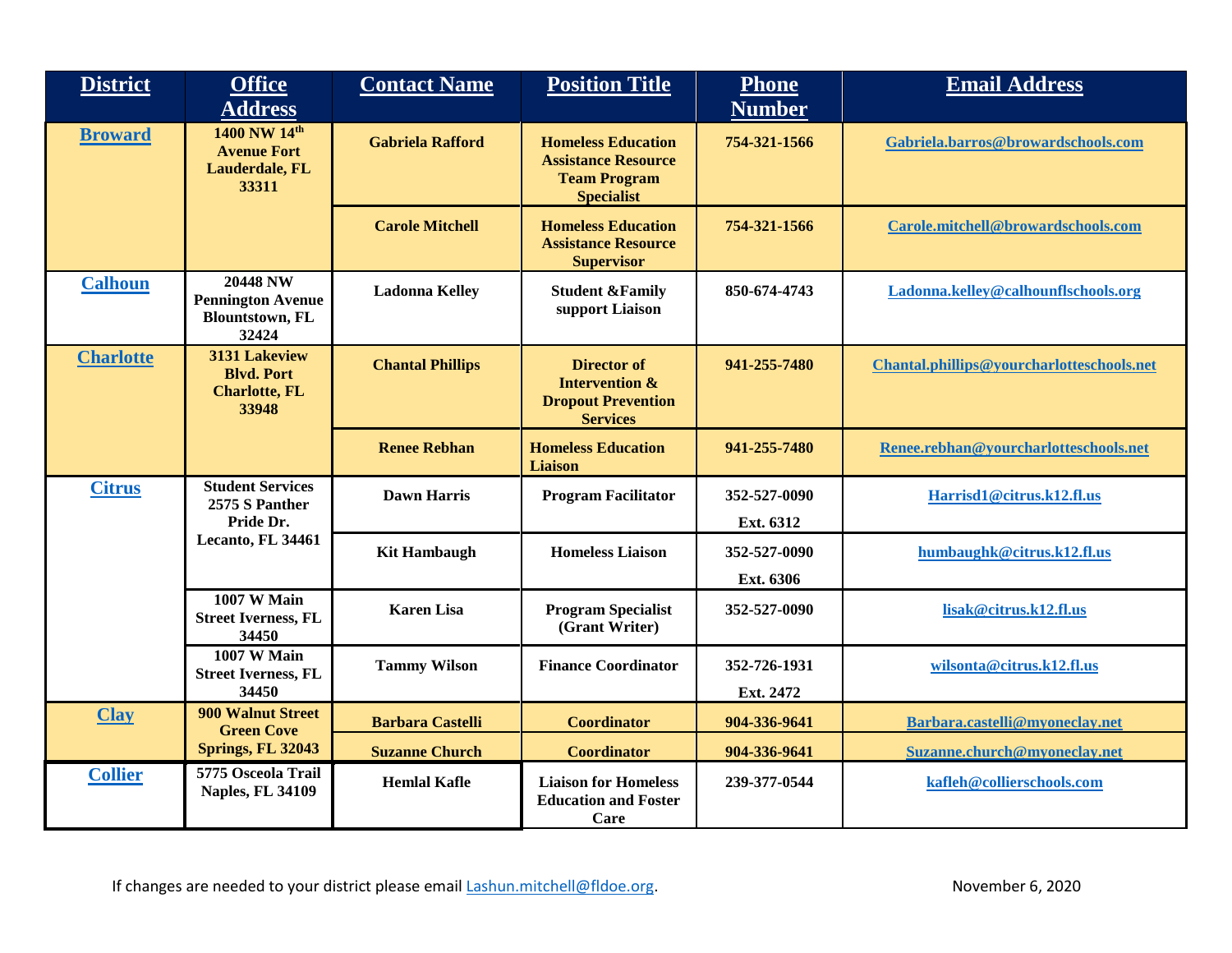| <b>District</b> | <b>Office</b><br><b>Address</b>                                   | <b>Contact Name</b>     | <b>Position Title</b>                                                       | <b>Phone</b><br><b>Number</b>   | <b>Email Address</b>              |
|-----------------|-------------------------------------------------------------------|-------------------------|-----------------------------------------------------------------------------|---------------------------------|-----------------------------------|
|                 |                                                                   |                         |                                                                             |                                 |                                   |
| <b>Collier</b>  | 5775 Osceola Trail<br><b>Naples, FL 34109</b>                     | <b>Caroline Brennan</b> | <b>District Home School</b><br><b>Intervention Counselor</b>                | 239-377-0544                    | brennaca@collierschools.com       |
|                 |                                                                   | Dr. Tammy Caraker       | <b>Associate</b><br><b>Superintendent School</b><br>and District Operations | 239-377-0576                    | caraketa@collierschools.com       |
| <b>Columbia</b> | <b>372 W. Duval</b><br><b>Street Lake City,</b><br>FL 32055       | <b>Dana Huggins</b>     | <b>Homeless Education</b><br><b>Liaison</b>                                 | 386-755-8191                    | hugginsd@columbiak12.com          |
| <b>Dade</b>     | 1450 NE 2 <sup>nd</sup> Ave<br>Suite 500 Miami,<br>FL 33132       | Debra Albo-Steiger      | <b>Director, District</b><br><b>Homeless Liaison</b>                        | 305-995-1729                    | debalbo@dadeschools.net           |
|                 | 750 NW 20th Street<br><b>Miami, FL 33132</b>                      | <b>Anitra Harris</b>    | <b>District Outreach</b><br><b>Liaison</b> (Central<br><b>Region</b> )      | 305-995-7558                    | aharris@dadeschools.net           |
|                 | 733 E 57th Street<br>Hialeah, FL 33013                            | <b>Ana Knapp</b>        | <b>District Outreach</b><br><b>Liaison (North Region)</b>                   | 305-572-2800                    | aknapp@dadeschools.net            |
|                 | 750 NW 20th Street<br><b>Miami, FL 33132</b>                      | <b>Sandra Taylor</b>    | <b>District Outreach</b><br>Liaison (Districtwide)                          | 305-995-7558                    | Shome001@dadeschools.net          |
| <b>Desoto</b>   | 530 LaSolona Ave.<br>Arcadia, FL 34266                            | <b>Kim Aument</b>       | <b>Federal Programs</b><br><b>Secretary</b>                                 | 863-494-4222                    | Kimberly.aument@desotoschools.com |
|                 | 310 W. Whidden<br>St. Arcadia, FL<br>34266                        | <b>Jinny Schaefer</b>   | <b>Homeless Advocate</b>                                                    | 863-993-1333<br><b>Ext. 315</b> | Jinny.schaefer@desotoschools.com  |
|                 |                                                                   | <b>Kathy Severson</b>   | <b>Director of Federal</b><br><b>Programs, Homeless</b><br><b>Liaison</b>   | 863-993-1333                    | Kathy.severson@desotoschools.com  |
| <b>Dixie</b>    | 823 SE 349 HWY<br><b>Building 10 Old</b><br><b>Town, FL 32680</b> | <b>Carol Forehand</b>   |                                                                             | 352-541-6263                    | Carolforehand@dixie.k12.fl.us     |
| <b>Duval</b>    | <b>1701 Prudential</b><br>Dr. Jacksonville,                       | <b>Rebecca Bishop</b>   | <b>Supervisor</b>                                                           | 904-390-2632                    | Bishopr@duvalschools.org          |
|                 | FL 32207                                                          | <b>Nicole Micheau</b>   | <b>Federal Programs</b>                                                     | 904-390-2123                    | micheaun@duvalschools.org         |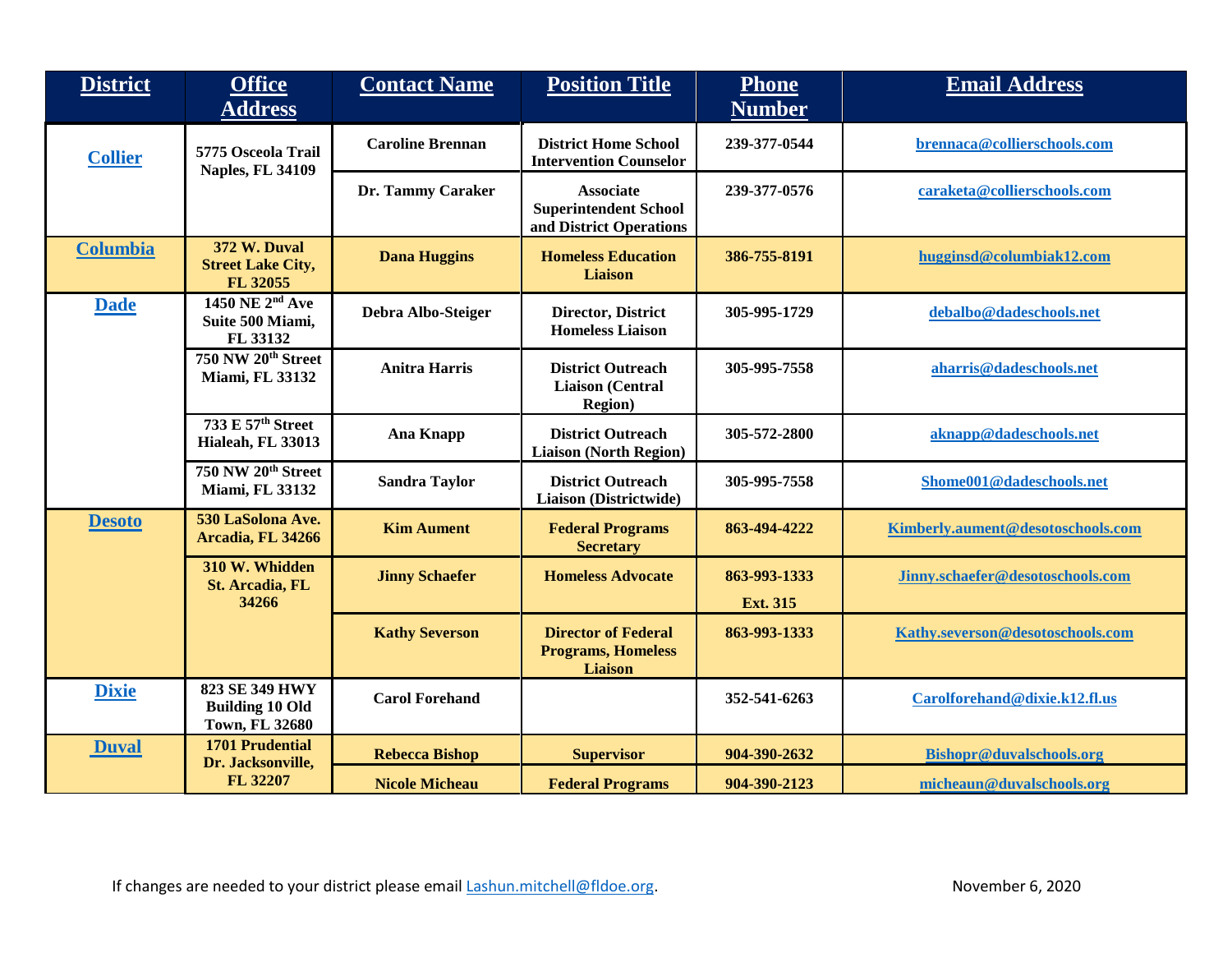| <b>District</b>                                         | <b>Office</b><br><b>Address</b>                                                           | <b>Contact Name</b>    | <b>Position Title</b>                                                                 | <b>Phone</b><br><b>Number</b>        | <b>Email Address</b>              |
|---------------------------------------------------------|-------------------------------------------------------------------------------------------|------------------------|---------------------------------------------------------------------------------------|--------------------------------------|-----------------------------------|
| <b>Duval</b>                                            | <b>4037 Boulevard</b><br><b>Center Dr.</b><br><b>Jacksonville, FL</b>                     | <b>Terri Jones</b>     | <b>Supervisor, Dropout</b><br><b>Prevention</b>                                       | 904-390-2222                         | Jonest7@duvalschools.org          |
|                                                         | 32207                                                                                     | <b>Tricia Pough</b>    | <b>School Social</b><br><b>Worker/district</b><br><b>Homeless Liaison</b>             | 904-390-2222                         | Pought@duvalschools.org           |
|                                                         |                                                                                           | <b>Takiya Tillman</b>  | <b>School Social Worker</b>                                                           | 904-390-2222                         | tillmant@duvalschools.org         |
| <b>Escambia</b>                                         | 2005 N. 6 <sup>th</sup> Ave.<br>Pensacola, FL<br>32503                                    | <b>Laura Colo</b>      | Director, Title I                                                                     | 850-595-6915<br>Ext. 225             | Lcolo1@ecsdfl.us                  |
|                                                         | <b>Spencer Bibbs</b><br>Center, 2005 North<br>6 <sup>th</sup> Ave. Pensacola,<br>FL 32503 | <b>Ronna Prescott</b>  | <b>Homeless Resource</b><br><b>Teacher</b>                                            | 850-595-6915<br>Ext. 267             | rprescott@ecsdfl.us               |
| <b>FAMU Lab</b><br><b>School</b>                        | <b>400 W Orange</b><br>Ave. Tallahassee,<br>FL 32305                                      | <b>Renee Jerry</b>     | <b>Exceptional Student</b><br><b>Education Coordinator</b><br><b>Homeless Liaison</b> | 850-412-5930                         | Renee.jerry@famu.edu              |
| <b>FAU Lab</b><br><b>School</b>                         | 777 Glades Rd.<br><b>Boca Raton, FL</b><br>33431                                          | Dr. Tammy Bresnahan    | <b>Grants Manager</b>                                                                 | 561-297-3204                         | tbresnah@fau.edu                  |
|                                                         | 10680 Academic<br>Way Port St.<br>Lucie, FL 34987                                         | <b>Tiffany Rowley</b>  | <b>Homeless Liaison, FAU</b><br><b>Palm Pointe School</b>                             | 772-345-3248                         | Tiffany.rowley@stlucieschools.org |
| <b>Flagler</b>                                          | <b>1769 E. Moody</b><br><b>Blvd., GSB #2</b><br><b>Bunnell, FL 32110</b>                  | <b>Tammy Yorke</b>     | <b>Coordinator of Federal</b><br><b>Programs and Charter</b><br><b>School Liaison</b> | $(386)$ 437-7526<br><b>Ext. 1120</b> | yorket@flaglerschools.com         |
|                                                         |                                                                                           | <b>Phyllis Pearson</b> | <b>Homeless Education</b><br><b>Liaison</b>                                           | 386-437-7526<br><b>Ext. 1181</b>     | pearsonp@flaglerschools.com       |
| <b>Florida School</b><br>for the Deaf &<br><b>Blind</b> | FSDB-207 San<br>Marco Ave. St.<br><b>Augustine, FL</b><br>32084                           | <b>Christi Boortz</b>  | <b>Grant Coordinator &amp;</b><br><b>Homeless Liaison</b>                             | 904-827-2284                         | boortzc@fsdbk12.org               |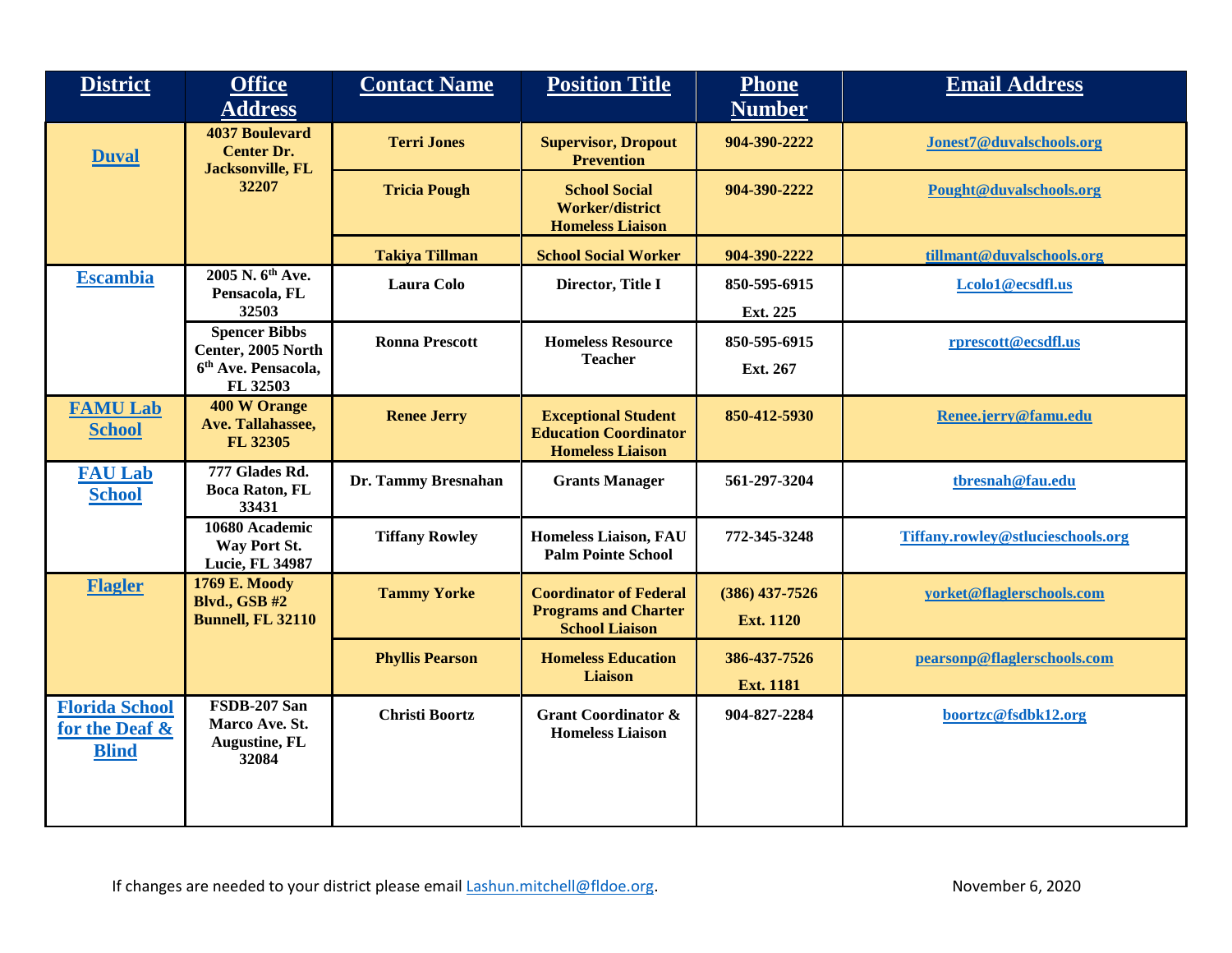| <b>District</b>                         | <b>Office</b><br><b>Address</b>                              | <b>Contact Name</b>       | <b>Position Title</b>                                                 | <b>Phone</b><br><b>Number</b> | <b>Email Address</b>               |
|-----------------------------------------|--------------------------------------------------------------|---------------------------|-----------------------------------------------------------------------|-------------------------------|------------------------------------|
| <b>Florida Virtual</b><br><b>School</b> | <b>Florida Virtual</b><br><b>School Orlando,</b><br>FL 32835 | <b>Jenny McDonough</b>    | <b>Entitlement Grant</b><br><b>Administrator</b>                      | 386-679-2481                  | jmcdonough@flvs.net                |
|                                         |                                                              | <b>Amy Hall</b>           | <b>Mental Health and</b><br><b>Safety Administrator</b>               | 386-566-3828                  | ahall@flvs.net                     |
|                                         |                                                              | <b>Viettka Jones</b>      | <b>Homeless Liaison</b>                                               | 407-986-0925                  | vjones@flvs.vjones@flvs.netnet     |
| <b>Franklin</b>                         | 85 School Rd.<br>Eastpoint, FL                               | <b>Jill Rudd</b>          | <b>Director of Special</b>                                            | 850-670-2810                  | jrudd@franklincountyschools.org    |
|                                         | 32328                                                        |                           | <b>Programs</b>                                                       | Ext. 4109                     |                                    |
|                                         |                                                              | Virginia Tillman          | <b>Teacher on Special</b>                                             | 850-670-2810                  | vtillman@franklincountyschools.org |
|                                         |                                                              |                           | <b>Assignment, Trauncy</b><br><b>Coordinator, Homeless</b><br>Liaison | Ext. 4129                     |                                    |
| <b>FSU Lab</b><br><b>School</b>         | <b>3000 School House</b><br>Rd. Tallahassee,<br>FL 32311     | <b>Lynn Wicker</b>        | <b>Director</b>                                                       | 850-245-3712                  | lwicker@fsu.edu                    |
|                                         |                                                              | <b>Suzanne Wilkinson</b>  | <b>Director of Research</b><br>and Teacher Education                  | 850-245-3700                  | swilkinson@fsu.edu                 |
| <b>Gadsden</b>                          | 35 Martin Luther<br>King Jr. Blvd.                           | <b>Vicki Muse Johnson</b> | <b>Parent Service</b>                                                 | 850-627-9561                  | johnsonv@gcpsmail.com              |
|                                         | <b>Quincy, FL 32351</b>                                      |                           | Coordinator                                                           | Ext. 1295                     |                                    |
|                                         |                                                              | <b>Rose Raynak</b>        | <b>Director of Federal</b>                                            | 850-627-9561                  | Raynakr@gcpsmail.com               |
|                                         |                                                              |                           | <b>Programs</b>                                                       | <b>Ext. 1600</b>              |                                    |
| <b>Gilchrist</b>                        | 310 NW 11 <sup>th</sup> Ave.<br>Trenton, FL 32693            | <b>Patricia Powers</b>    |                                                                       | 352-463-4408                  | powersp@mygcsd.org                 |
| <b>Glades</b>                           | PO Box 459 Moore<br><b>Haven, FL 33471</b>                   | <b>Janet Harris</b>       | <b>Director of Academic</b>                                           | 863-946-0202                  | Janet.harris@glades-schools.org    |
|                                         |                                                              |                           | <b>Services</b>                                                       | <b>Ext. 120</b>               |                                    |
| Gulf                                    | <b>150 Middle School</b><br>Rd. Port St. Lucie,              | <b>Lori Price</b>         | <b>Homeless Coordinator/</b>                                          | 850-229-6940                  | lprice@gulf.k12.fl.us              |
|                                         | FL 32456                                                     |                           | <b>Asst. Supt. For</b><br><b>Institution</b>                          | <b>Ext. 114</b>               |                                    |
| <b>Hamilton</b>                         |                                                              | <b>Phyllis Porter</b>     | <b>Coordinator of Federal</b><br>Programs                             | 386-792-7807                  | Phyllis.porter@hamiltonfl.com      |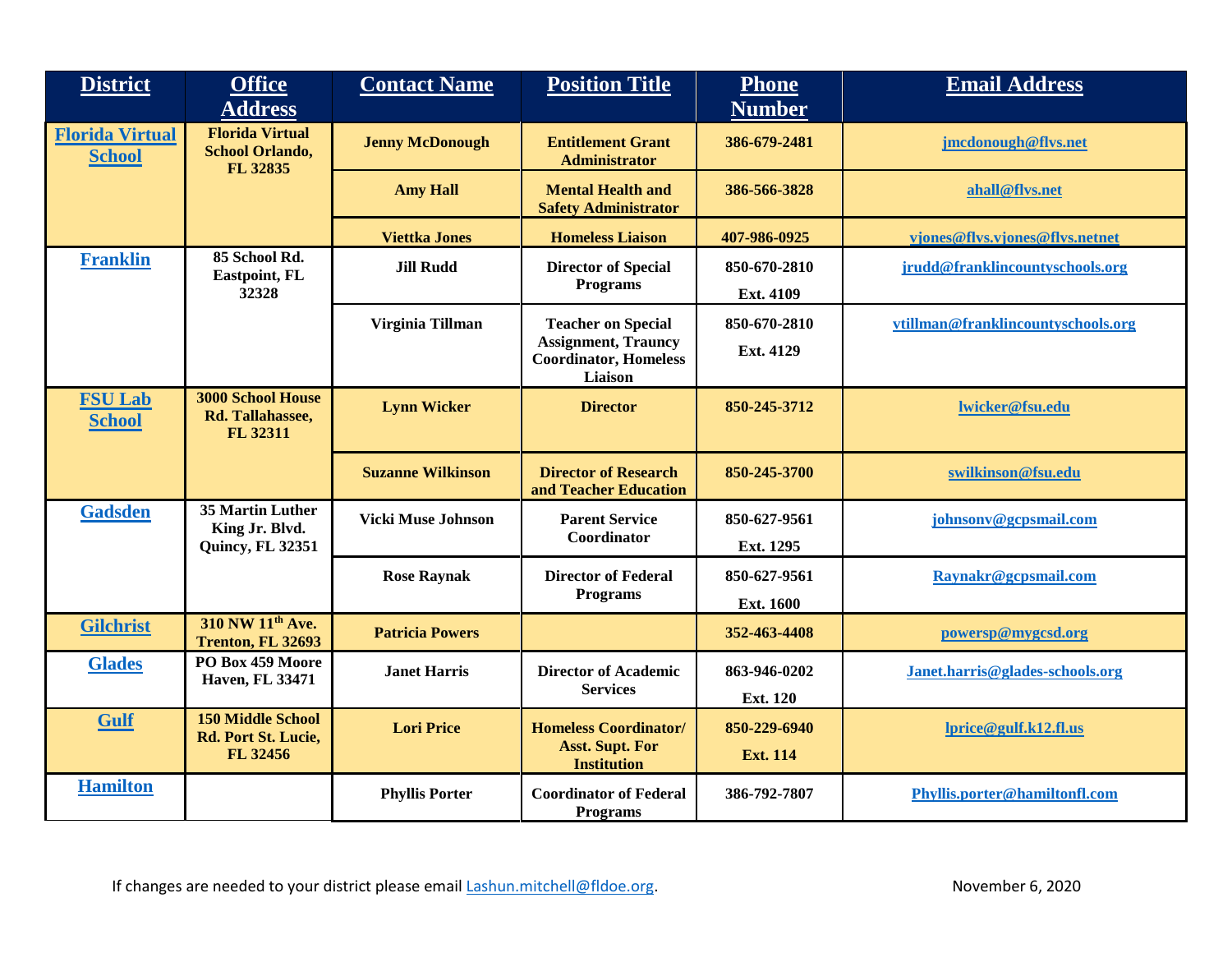| <b>District</b>     | <b>Office</b><br><b>Address</b>                                   | <b>Contact Name</b>                          | <b>Position Title</b>                                | <b>Phone</b><br><b>Number</b>    | <b>Email Address</b>                 |
|---------------------|-------------------------------------------------------------------|----------------------------------------------|------------------------------------------------------|----------------------------------|--------------------------------------|
| <b>Hamilton</b>     | 5683 US Highway<br><b>1295 Suite 1</b><br><b>Jasper, FL 32052</b> | <b>Phillis Johnson</b>                       | <b>Homeless Liaison</b>                              | 386-782-6681                     | Phillis.johnson@hamiltonfl.com       |
|                     | 4280 SW County<br>Rd. 152 Jasper, FL<br>32052                     | <b>Florine Roberts</b>                       | <b>Administrative</b><br>Secretary                   | 386-792-7808                     | Florine.roberts@hamiltonfl.com       |
| <b>Hardee</b>       | 230 S. Florida Ave<br>Wauchula, FL.<br>33873                      | <b>Kitty Maddox</b>                          | <b>Homeless Liaison</b>                              | 863-767-0662<br><b>Ext. 1317</b> | kmaddox@hardee.k12.fl.us             |
| <b>Hendry</b>       | 111 Curry Street<br>LaBelle, FL 33935                             | <b>Barbara Mundy</b>                         | <b>Director of Federal</b><br><b>Programs</b>        | 863-674-4108                     | mundyb@hendry-schools.net            |
| <b>Hernando</b>     | <b>919 N. Broad St.</b><br><b>Brooksville, FL</b><br>43601        | <b>Shanika Figueroa-</b><br><b>Rodriguez</b> | <b>Homeless Liaison</b>                              | 352-797-7070<br><b>Ext. 132</b>  | Figueroa s@hcsb.k12.fl.us            |
|                     |                                                                   | <b>Angela Kennedy</b>                        | <b>Director of Federal</b><br><b>Programs</b>        | 352-797-7070<br><b>Ext. 410</b>  | Kennedy_a@hcsb.k12.fl.us             |
| <b>Highlands</b>    | <b>426 School Street</b><br><b>Sebring, FL 33870</b>              | Deborah Wood                                 | <b>Federal Programs</b><br><b>Resource</b>           | 863-471-5547                     | woodd@highlands.k12.fl.us            |
| <b>Hillsborough</b> | 2100 E. 26th Ave.<br><b>Tampa, FL 33605</b>                       | <b>Laura Tucker</b>                          | <b>Homeless Liaison</b>                              | 813-315-4357<br><b>Ext. 236</b>  | Laura.tucker@sdhc.k12.fl.us          |
| <b>Holmes</b>       | 701 E.<br>Pennsylvania Ave.<br>Bonifay, FL 32425                  | <b>Carmen Bush</b>                           | <b>Federal Programs</b><br><b>Administrator</b>      | 850-547-5928                     | bushc@hdsb.org                       |
| <b>Indian River</b> | 1990 25th St. Vero<br><b>Beach, FL 32960</b>                      | <b>Jo Ann Balsamo</b>                        | <b>Project Specialist,</b><br><b>Federal Program</b> | 772-564-3093                     | Joann.balsamo@indianriverschools.org |
|                     | 6500 57th Street<br>Vero Beach, FL<br>32967                       | <b>Karen Malits</b>                          | <b>Director of Federal</b><br><b>Programs</b>        | 772-564-3038                     | Karen.malits@indianriverschools.org  |
| <b>Jackson</b>      | PO Box 5958<br>Marianna, FL<br>32446                              | <b>Michael Kilts</b>                         | <b>Supervisor of Federal</b><br><b>Programs</b>      | 850-482-1200<br>Ext. 223         | Michael.kilts@jcsb.org               |
|                     |                                                                   | <b>Brandell Fleming</b>                      | <b>District Homeless</b><br>Liaison                  | 850-482-1200 ext.<br>30232       | Brandell.fleming@jcsb.org            |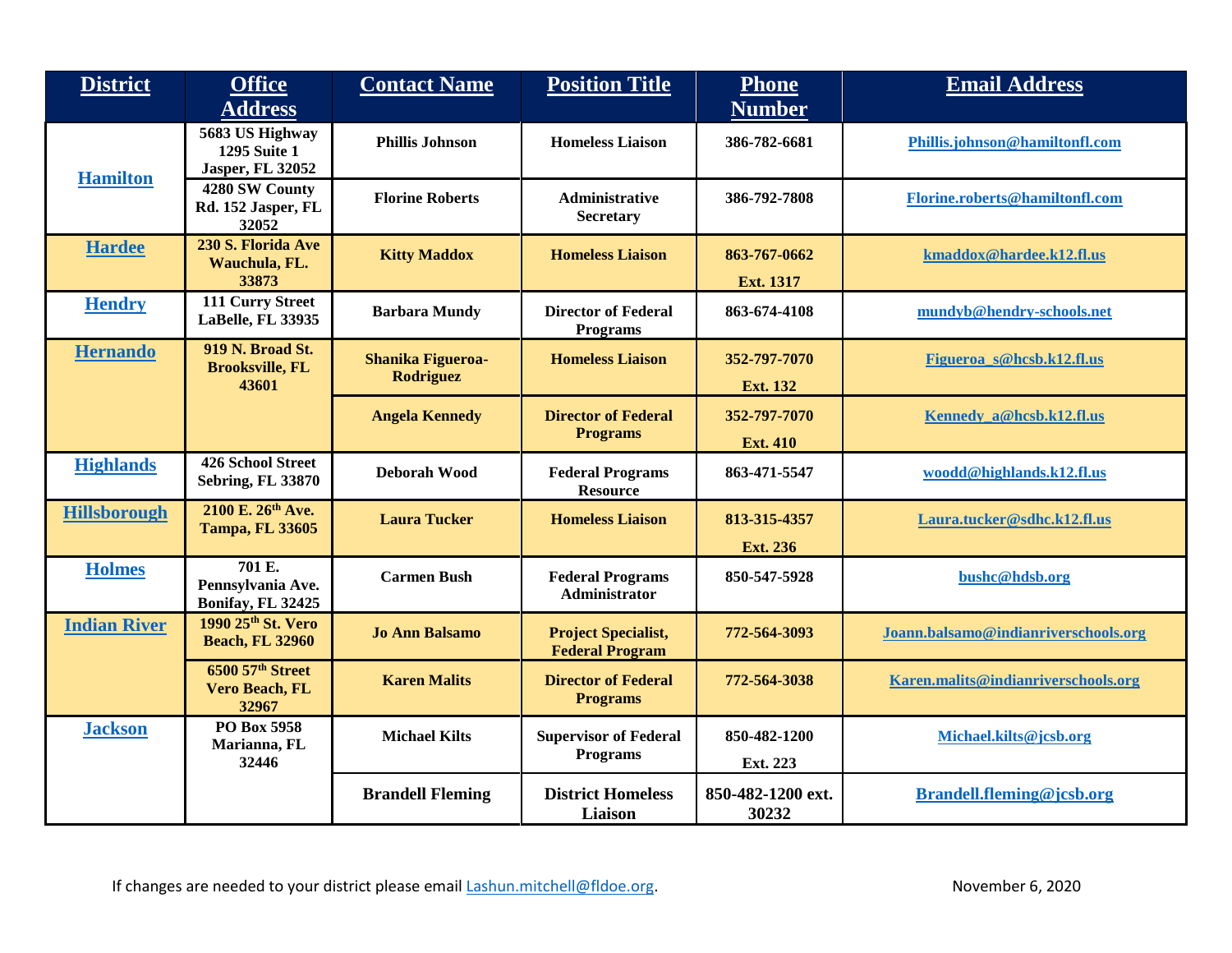| <b>District</b>                     | <b>Office</b><br><b>Address</b>                       | <b>Contact Name</b>                        | <b>Position Title</b>                                                                       | <b>Phone</b><br><b>Number</b> | <b>Email Address</b>                |
|-------------------------------------|-------------------------------------------------------|--------------------------------------------|---------------------------------------------------------------------------------------------|-------------------------------|-------------------------------------|
| <b>Jefferson</b>                    | 50 David Rd.<br><b>Monticello, FL</b><br>32344        | <b>Andre Gainey</b>                        | <b>Vice Principal,</b><br><b>Jefferson K-12 School</b>                                      | 850-997-3555                  | againey@somersetjefferson.org       |
| <b>KIPP Miami</b>                   | 1951 NW 7th<br><b>Avenue #600</b>                     | <b>DJuana Miller-Brown</b>                 | <b>Director of Compliance</b>                                                               | 305-766-0717                  | dmillerbrown@kippmiami.org          |
|                                     | <b>Miami, FL 33136</b>                                | <b>Miguel Pena</b>                         | <b>Homeless Liaison/</b><br><b>Family and</b><br><b>Community Partner</b><br><b>Manager</b> | 786-309-7697                  | <b>MPena@kippmiami.org</b>          |
|                                     |                                                       | <b>Monica Kress</b>                        | <b>Managing Director of</b><br><b>School Operations</b>                                     | 305-694-4162                  | mkress@kippmiami.org                |
| <b>Lafayette</b>                    | 160 NE Hornet Dr.<br>Mayo, FL 32066                   | <b>Teresa Hamm</b>                         | <b>McKinney-Vento</b><br>Liaison                                                            | 386-294-4145                  | thamm@lcsbmail.net                  |
|                                     | 363 NE Crawford<br>St. Mayo, FL 32066                 | <b>Alissa Hingson</b>                      | Director of Teaching &<br><b>Learning Service</b>                                           | 386-294-4137                  | ahingson@lcsbmail.net               |
| <b>Lake</b>                         | <b>512 S. Palm Ave.</b><br><b>Howey, FL 34747</b>     | <b>Katherine Entler</b>                    | <b>District Homeless</b><br><b>Liaison</b>                                                  | 352-742-6920                  | entlerk@lake.k12.fl.us              |
|                                     |                                                       |                                            |                                                                                             | Ext. 3947                     |                                     |
|                                     |                                                       | <b>Kristin McCall</b>                      | <b>Title X Program</b><br><b>Manager</b>                                                    | 352-742-6920                  | mccallk@lake.k12.fl.us              |
|                                     |                                                       | <b>Dr. Kristine Landry</b>                 | <b>Director of Student</b><br><b>Services</b>                                               | 352-742-6920                  | landryk@lake.k12.fl.us              |
|                                     | 1717 Eudora Road<br>Mt. Dora, FL                      | <b>Lillian Lopez</b>                       | <b>Migrant/Homeless</b>                                                                     | 352-383-0432                  | lopezl@lake.k12.fl.us               |
|                                     | 32757                                                 |                                            | <b>Resource Advocate</b>                                                                    | <b>Ext. 2</b>                 |                                     |
| <b>Lake Wales</b><br><b>Charter</b> | 130 Central Ave.<br><b>Lake Wales, FL</b><br>33853    | <b>Angela Heyward</b>                      | <b>Federal Programs</b><br><b>Director</b>                                                  | 863-215-8510                  | Angela.heyward@lwcharterschools.com |
|                                     |                                                       | <b>Alricky Smith</b>                       | <b>CFO</b>                                                                                  | 863-215-8510                  | Alricky.smith@lwcharterschools.com  |
| <b>Lee</b>                          | 2855 Colonial Blvd.<br><b>Fort Myers, FL</b><br>33966 | <b>Amy Clark, MS, Ed.S</b>                 | <b>Director, Psychological</b><br>and Social Work<br><b>Services</b>                        | 239-335-1452                  |                                     |
|                                     |                                                       | <b>Sheena Torres-Nunez,</b><br><b>LCSW</b> | <b>District Homeless</b><br><b>Liaison</b>                                                  | 239-337-8333                  | sheenat@leeschools.net              |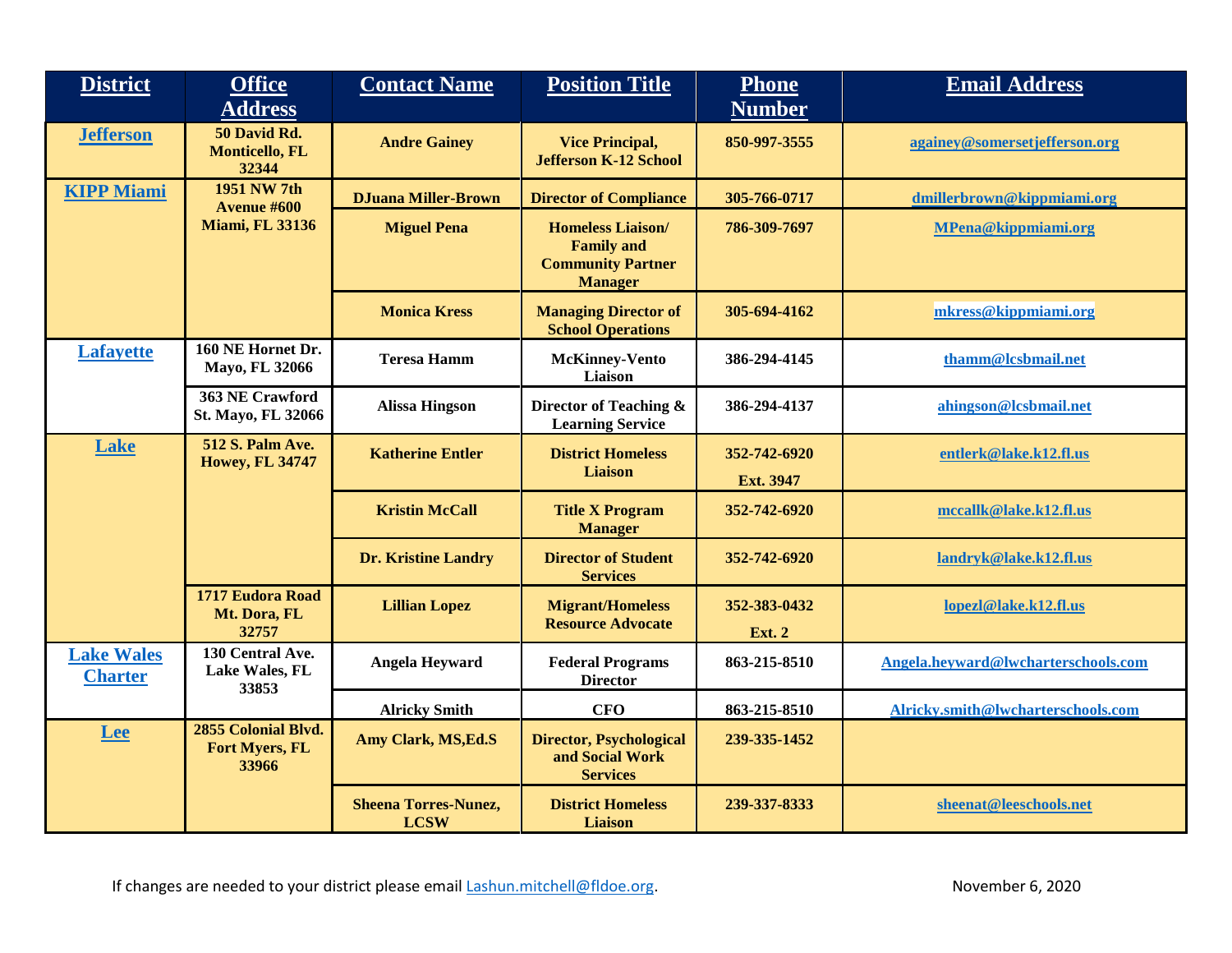| <b>District</b> | <b>Office</b><br><b>Address</b>                                               | <b>Contact Name</b>       | <b>Position Title</b>                                                      | <b>Phone</b><br><b>Number</b> | <b>Email Address</b>           |
|-----------------|-------------------------------------------------------------------------------|---------------------------|----------------------------------------------------------------------------|-------------------------------|--------------------------------|
| <b>Leon</b>     | 2757 West<br>Pensacola St.<br><b>Tallahassee, FL</b><br>32304                 | <b>Lynn Givens</b>        | <b>Support Staff</b>                                                       | 850-487-7227                  | givensl@leonschools.net        |
|                 |                                                                               | <b>Michael Hightower</b>  | <b>Homeless Coordinator</b>                                                | 850-487-7885                  | hightowerm@leonschools.net     |
| <b>Levy</b>     | 480 Marshburn Dr.<br>Bronson, FL 32621                                        | <b>Laura Klock</b>        | <b>Coordinator of PreK</b><br>and Student services<br>and Homeless Liaison | 352-486-5231                  | Laura.klock@levyk12.org        |
|                 |                                                                               | <b>John Lott</b>          | <b>Assistant</b><br><b>Superintendent</b>                                  | 352-486-5231                  | John.lott@levyk12.org          |
| <b>Liberty</b>  | 12926 NW County<br>Rd. 12 Bristol, FL<br>32321                                | <b>Gay Lewis</b>          | <b>Director of Instruction</b>                                             | 850-643-2275                  | Gay.lewis@lcsbonline.org       |
| <b>Madison</b>  | 210 NE Duval Ave.<br><b>Madison, FL 32340</b>                                 | <b>Lisa Roderick</b>      | <b>Coordinator of Special</b><br><b>Projects</b>                           | 850-973-1565                  | Lisa.roderick@mcsbfl.us        |
|                 |                                                                               | <b>Jennifer Williams</b>  | <b>HEP Program</b><br><b>Specialist</b>                                    | 850-973-1542                  | Jennifer.williams@mcsbfl.us    |
| <b>Manatee</b>  | 2501 63rd Ave.<br><b>Bradenton, FL</b><br>34203                               | <b>Elena Garcia</b>       | <b>Director of Federal</b><br><b>Programs and Grants</b>                   | 941-751-7374<br>Ext. 2347     | Garcia3e@manateeschools.net    |
|                 |                                                                               | <b>Lissette Fernandez</b> | <b>Social Worker, Title X</b><br>Liaison                                   | 941-751-6550<br>Ext. 43293    | fernandezl@manateeschools.net  |
| <b>Marion</b>   | 1614 East Ft. King                                                            | <b>Thomas Butler</b>      | <b>Homeless Liaison</b>                                                    | 352-671-6847                  | Thomas.butler@marion.k12.fl.us |
|                 | St. Ocala, FL<br>34471                                                        | <b>Juan Lopez</b>         | <b>Director, Psychological</b><br><b>&amp; Social Work Services</b>        | 352-671-6847                  | Juan.lopez@marion.k12.fl.us    |
| <b>Martin</b>   | <b>Title I, Migrant</b><br>and ELL<br>Programs, 1939 SE<br><b>Federal Way</b> | <b>Debra Stull</b>        | <b>Homeless</b><br>Liaison/Coordinator,<br><b>Student Services</b>         | 772-219-1200<br>Ext. 30257    | stulld@martin.k12.fl.us        |
| <b>Monroe</b>   | 241 Trumbo Rd.<br><b>Key West, FL</b><br>33040                                | <b>Carolina</b> canton    | <b>Federal Program</b><br><b>Assistant I</b>                               | 305-293-1400<br>Ext. 53394    | Carolina.canton@keyschools.com |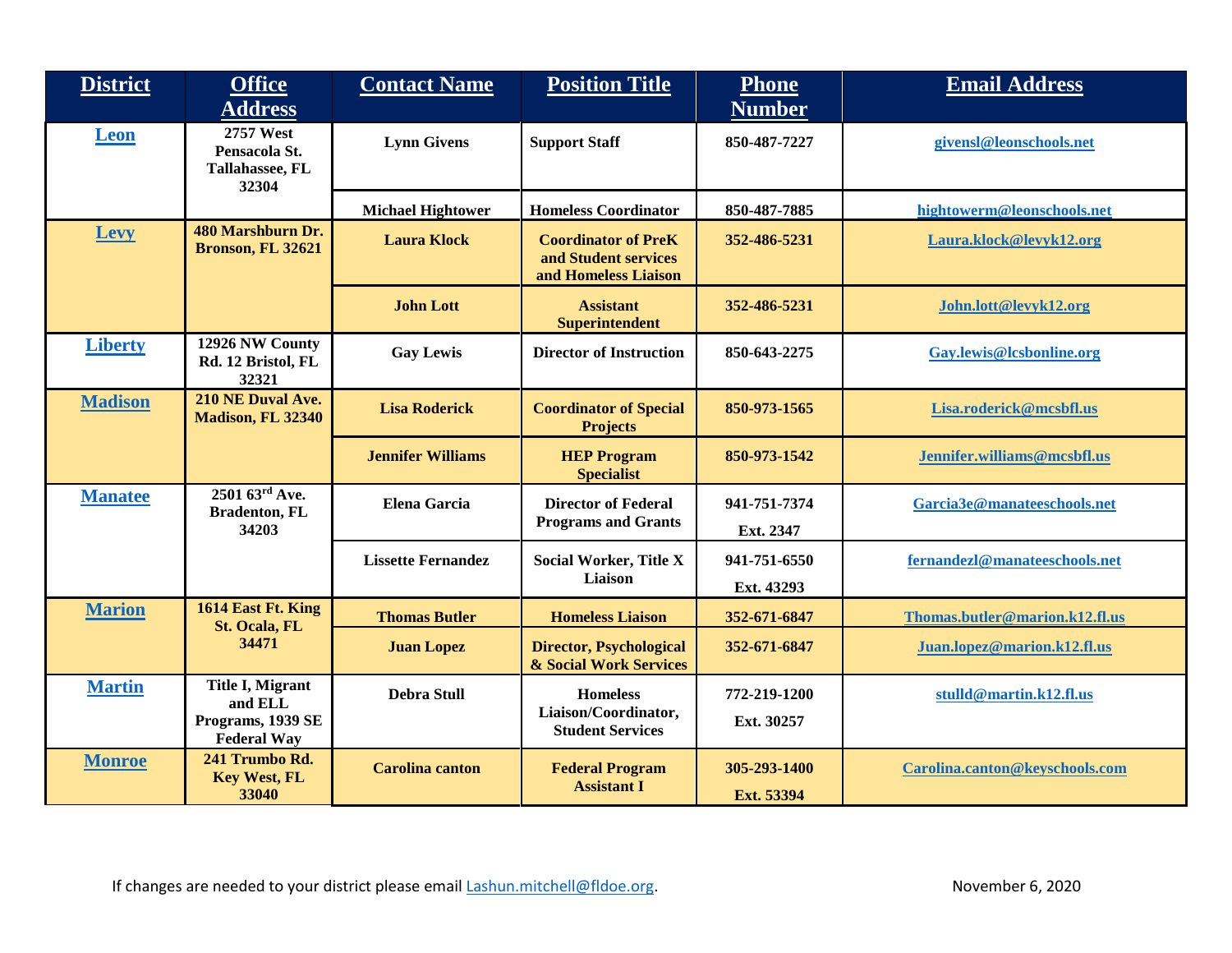| <b>District</b>    | <b>Office</b><br><b>Address</b>                             | <b>Contact Name</b>          | <b>Position Title</b>                         | <b>Phone</b><br><b>Number</b> | <b>Email Address</b>               |
|--------------------|-------------------------------------------------------------|------------------------------|-----------------------------------------------|-------------------------------|------------------------------------|
| <b>Monroe</b>      | 241 Trumbo Rd.<br><b>Key West, FL</b>                       | <b>Karla Burns</b>           | <b>Federal Program</b><br><b>Assistant II</b> | 305-293-1400<br>Ext. 53364    | Karla.castro-burns@keyschools.com  |
| <b>Nassau</b>      | 33040<br>86207 Felmor Rd.<br><b>Tulee, FL 32097</b>         | Angela McClellan             | <b>Homeless Liaison</b>                       | 904-277-9021                  | mcclellan@nassau.k12.fl.us         |
|                    |                                                             | <b>Andreu Powell</b>         | <b>Director Intervention</b><br>& Prevention  | 904-491-9883                  | powellan@nassau.k12.fl.us          |
| <b>Okaloosa</b>    | 202A North<br><b>Highway 85</b><br>Niceville, FL 32578      | <b>Amy Dale</b>              | <b>Homeless Liaison</b>                       | 850-833-3521                  | dalea@mail.okaloos.k12.fl.us       |
| <b>Okeechobee</b>  | <b>700 SW 2<sup>nd</sup> Ave</b><br>Okeechobee, FL<br>34974 | <b>Alexandra Navarette</b>   | <b>Homeless Liaison</b>                       | 863-462-500<br>Ext. 259       | Alexandra.Navarette@okee.k12.fl.us |
| <b>Orange</b>      | <b>445 West Amelia</b><br>St. Orlando, FL                   | <b>Danielle Batista</b>      | <b>Homeless Liaison</b>                       | 407-317-3200                  | Danielle.batista@ocps.net          |
|                    | 32801                                                       | <b>Christine Cleveland</b>   | <b>Senior Administrator</b>                   | 407-317-3200                  | Christine.cleveland@ocps.net       |
|                    |                                                             | <b>Kimberly Gilbert</b>      | <b>Director, Federal</b><br><b>Programs</b>   | 407-317-3200<br>Ext. 2002855  | Kimberly.gilbert@ocps.net          |
|                    |                                                             | <b>Bernice Mendez Robles</b> | <b>Homeless Liaison</b>                       | 407-317-3200                  | Bernice.mendezrobles@ocps.net      |
|                    |                                                             | <b>Jasmin Reyes Baerga</b>   | <b>Homeless Liaison</b>                       | 407-317-3200                  | Jasmin.reyesbaerga@ocps.net        |
|                    |                                                             | <b>Natasha Paul</b>          | <b>Homeless Liaison</b>                       | 407-317-3200                  | Natasha.paul@ocps.net              |
| <b>UCP Charter</b> | 3305 S Orange<br>Ave. Orlando, FL<br>32801                  | Dr. Illene Wilkins           | President/CEO &<br><b>Homeless Liaison</b>    | 407-852-3303                  | lwilkins@ucpfl.org                 |
| <b>Osceola</b>     | 1200 Vermont Ave.<br><b>St. Cloud, FL</b><br>34769          | <b>Leslie Campbell</b>       | <b>Director of Special</b><br><b>Programs</b> | 407-870-4934                  | Leslie.campbell@osceolaschools.net |
|                    |                                                             | <b>Lillian Sifonte</b>       | <b>Grant Project Manager</b>                  | 407-870-4934<br>Ext.65363     | Lillian.sifonte@osceolaschools.net |
| <b>Palm Beach</b>  |                                                             | <b>Beth Lefler</b>           | <b>Specialist, Homeless</b><br>Liaison        | 561-494-1547                  | Beth.lefler@palmbeachschools.org   |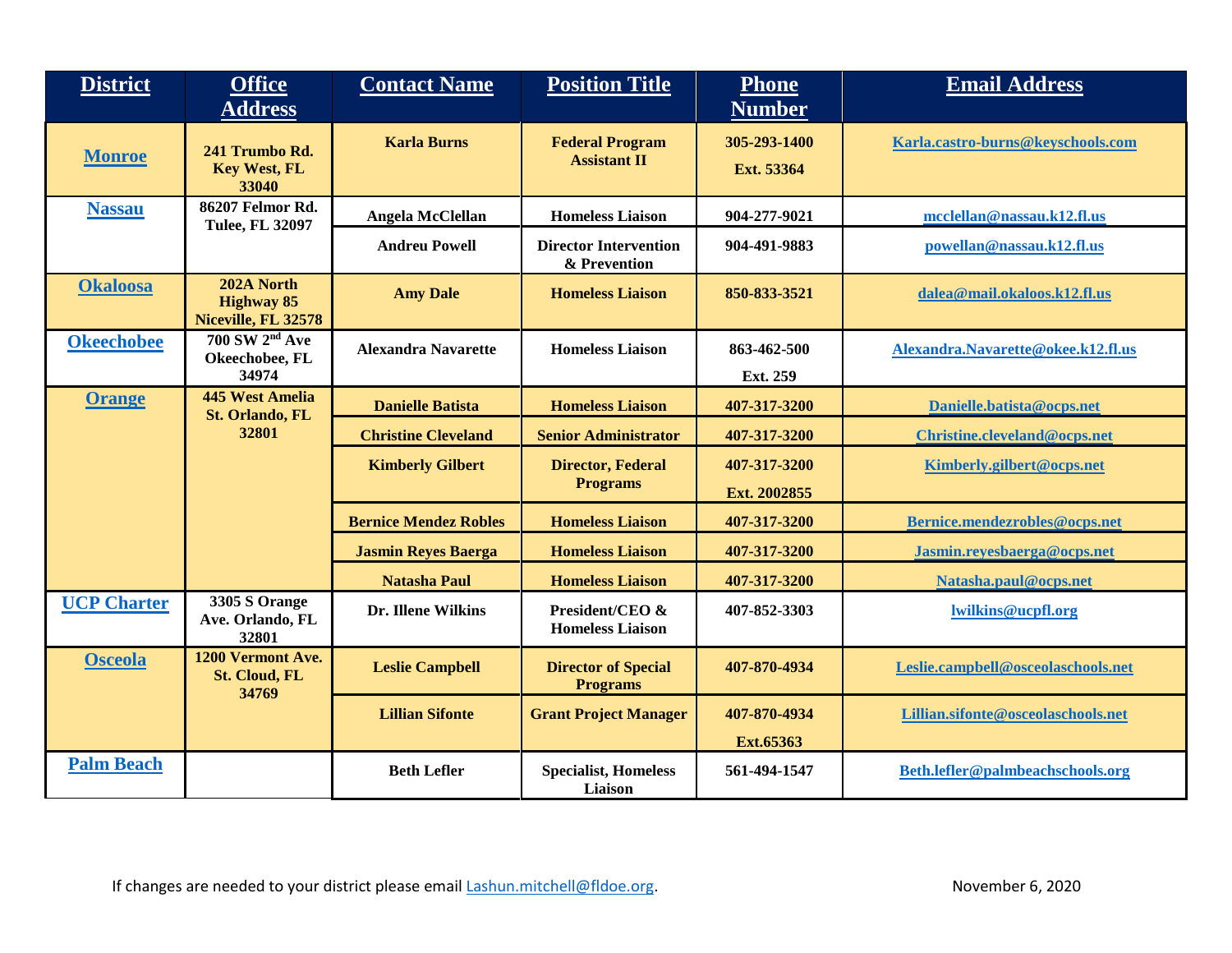| <b>District</b>                    | <b>Office</b><br><b>Address</b>                                       | <b>Contact Name</b>               | <b>Position Title</b>                                                                                        | <b>Phone</b><br><b>Number</b> | <b>Email Address</b>                   |
|------------------------------------|-----------------------------------------------------------------------|-----------------------------------|--------------------------------------------------------------------------------------------------------------|-------------------------------|----------------------------------------|
| <b>Palm Beach</b>                  | 1160 Avenue N,<br>Riviera Beach, FL<br>33404                          | <b>Diane Wyatt</b>                | Director, Dept. of Safe<br><b>Schools</b>                                                                    | 561-653-5180                  | Diane.wyatt@palmbeachschools.org       |
| <b>SouthTech</b><br><b>Charter</b> | 6161 W.<br><b>Woolbright Rd.</b><br><b>Boynton Beach, FL</b><br>33437 | <b>Kristen Markevich</b>          | <b>Fed. Grants &amp; Support</b><br><b>Admin. &amp; Homeless</b><br><b>Liaison</b>                           | 561-437-7872                  | kristen.markevich@pbcharterschools.org |
| <b>Pasco</b>                       | <b>7227 Land</b><br>O'Lakes Blvd.<br>Land O'Lakes, FL<br>34638        | <b>Barbara Kliensorge</b>         | <b>Program Coordinator,</b><br><b>Student Support</b><br><b>Programs and Services</b>                        | 813-794-2600                  | <b>Bkleinso@pasco.k12.fl.us</b>        |
|                                    | 5334 ParkwayBlvd.<br>Land O'Lakes, FL<br>34639                        | Michelle Overland,<br><b>LCSW</b> | <b>Homeless Liaison</b>                                                                                      | 813-794-2262                  | moverlan@pasco.k12.fl.us               |
| <b>Pinellas</b>                    | 3815 43rd Street St.<br>Petersburg, FL                                | <b>Dr. Christine Cantrell</b>     | <b>Grant Monitor</b>                                                                                         | 727-278-6119                  | cantrellc@pcsb.org                     |
|                                    | 33714                                                                 | <b>Suzanne Hennessey</b>          | <b>Social Worker</b>                                                                                         | 727-638-3281                  | hennesseys@pcsb.org                    |
|                                    | 3815 43rd Street St.<br>Petersburg, FL<br>33714                       | <b>Michelle Hood</b>              | <b>Social Worker (LCSW)</b>                                                                                  | 727-423-5967                  | hoodmi@pcsb.org                        |
|                                    | 3815 43rd Street St.<br>Petersburg, FL<br>33714                       | <b>Brenda Johnson</b>             | <b>HEAT Office Clerk</b>                                                                                     | 727-507-4766                  | johnsonbre@pcsb.org                    |
|                                    | 3815 43rd Street St.<br>Petersburg, FL<br>33714                       | <b>Richard Wolfe</b>              | <b>Instructional</b>                                                                                         | 727-301-8171                  | wolfer@pcsb.org                        |
|                                    | 301 4th Street SW<br><b>Largo, FL 33770</b>                           | <b>Dr. Mary Conage</b>            | <b>Director of Special</b><br><b>Projects</b>                                                                | 727-588-6299                  | conagem@pcsb.org                       |
|                                    | 301 4th St. SW<br><b>Largo, FL 33770</b>                              | <b>Lori Matway</b>                | <b>Supervisor, Associate</b><br>Superintendent,<br><b>Student &amp; Community</b><br><b>Support Services</b> | 727-588-6033                  | matwayl@pcsb.org                       |
| <b>Polk</b>                        | 1915 S. Floral Ave.<br><b>Bartow, FL 33830</b>                        | <b>Ben Ruch</b>                   | <b>Homeless Coordinator</b>                                                                                  | 863-457-4709                  | Benjamin.ruch@polk-fl.net              |
|                                    |                                                                       |                                   |                                                                                                              | Ext. 683                      |                                        |
| <b>Putnam</b>                      | 200 Reid St.<br>Palatka, FL 32177                                     | <b>Courtney Carter</b>            | <b>Homeless Coordinator</b>                                                                                  | 386-329-0543                  | ccarter@my.putnamschools.org           |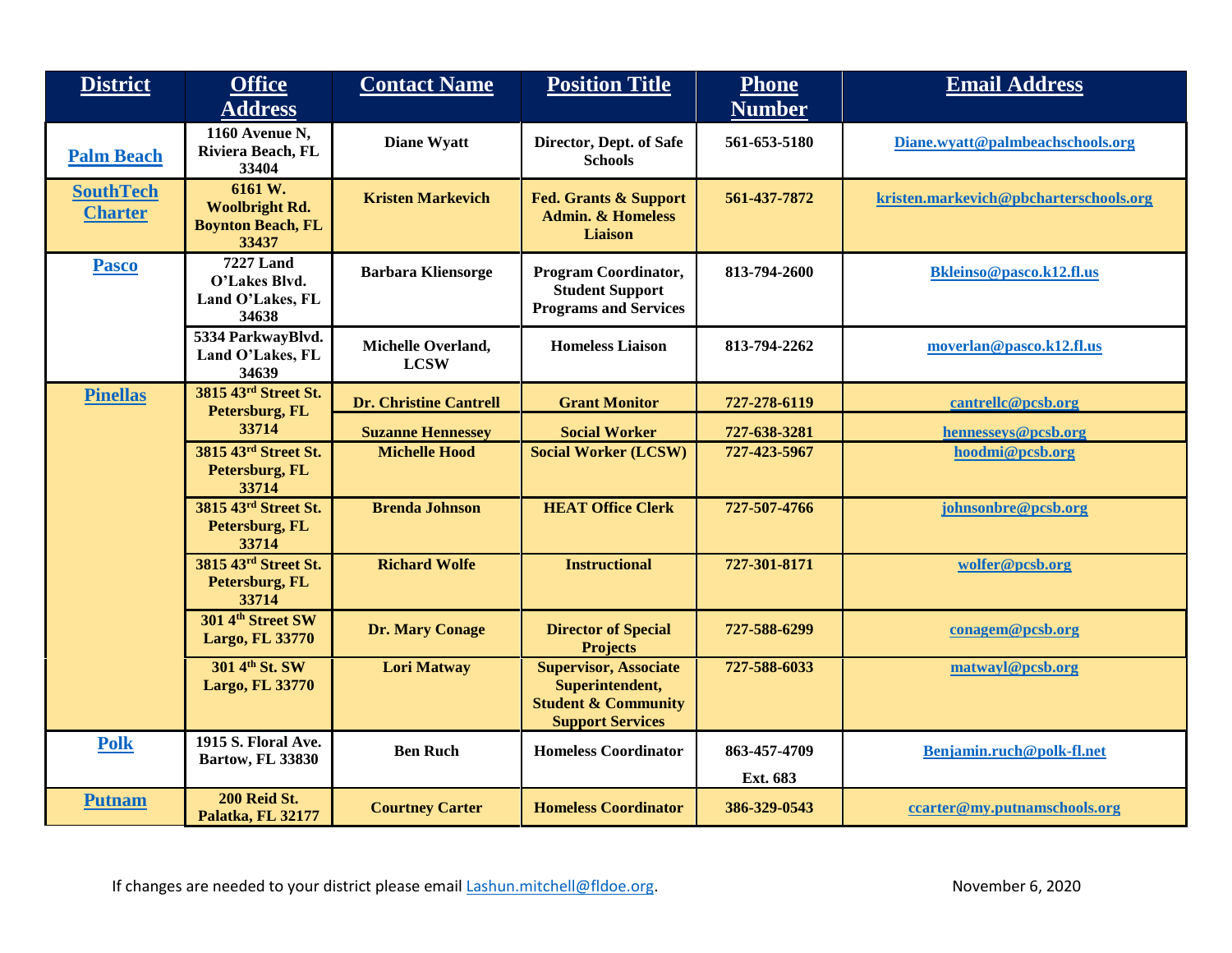| <b>District</b>   | <b>Office</b><br><b>Address</b>                               | <b>Contact Name</b>     | <b>Position Title</b>                                                                  | <b>Phone</b><br><b>Number</b> | <b>Email Address</b>                    |
|-------------------|---------------------------------------------------------------|-------------------------|----------------------------------------------------------------------------------------|-------------------------------|-----------------------------------------|
|                   | 1416 McClellan St.<br>Palatka, FL 32177                       | Dr. Melissa Coleman     | <b>Director of Federal</b><br><b>Programs</b>                                          | 386-329-0543                  | mcoleman@my.putnamschools.org           |
| <b>Santa Rosa</b> | 5086 Canal St.<br><b>Milton, FL 32570</b>                     | Patti McKnight          | <b>Federal Programs</b><br><b>Director</b>                                             | 850-983-5001                  | mcknightp@santarosa.k12.fl.us           |
|                   | 6032 Hwy 90<br><b>Milton, FL 32570</b>                        | <b>Katherine Jones</b>  | <b>Bookkeeper</b>                                                                      | 850-983-5002                  | joneske@santarosa.k12.fl.us             |
| <b>Sarasota</b>   | <b>1960 Landings</b><br><b>Blvd. Sarasota, FL</b><br>34231    | <b>Tara Konrardy</b>    | <b>Supervisor, State and</b><br><b>Federal Programs and</b><br><b>Grants</b>           | 941-927-9000<br>Ext.34641     | Tara.konrardy@sarasotacountyschools.net |
|                   | 4440 Beneva Rd.<br>Sarasota, FL 34233                         | <b>Ellen McLaughlin</b> | <b>Schoolhouse Link</b><br><b>Program Director</b>                                     | 941-923-6100                  | emclaughlin@sccfl.org                   |
| <b>Seminole</b>   | 400 East Lake<br>Mary Blvd.<br>Sanford, FL 32773              | Dr. Anna Marie Cote     | <b>Deputy Superintendent</b><br>of Instructional<br><b>Excellence and Equity</b>       | 407-746-8518                  | Anna-marie.cote@scps.k12.fl.us          |
|                   |                                                               | <b>Amy Elwood</b>       | <b>ESSS Administrator,</b><br><b>Supervisor of the</b><br><b>Homeless Liaisons</b>     | 407-320-0413                  | amy_elwood@scps.k12.fl.us               |
|                   |                                                               | Jillian Finkelstein     | <b>School Social worker-</b><br><b>Homeless Liaison</b>                                | 407-320-2031                  | finkeljz@scps.k12.fl.us                 |
|                   |                                                               | <b>Jania Fuller</b>     | <b>School Social Worker-</b><br><b>Homeless Liaison</b>                                | 407-320-3240                  | Jania fuller@scps.k12.fl.us             |
|                   |                                                               | Dr. Michelle Walsh      | <b>Director of Exceptional</b><br><b>Student and Support</b><br><b>Services (ESSS)</b> | 407-320-0203                  | michelle_walsh@scps.k12.fl.us           |
| <b>St. Johns</b>  | 40 Orange St. St.<br><b>Augustine, FL</b><br>32084            | <b>Michael Israel</b>   | <b>Homeless Liaison</b>                                                                | 904-547-7589                  | Michael.israel@stjohns.k12.fl.us        |
| <b>St. Lucie</b>  | <b>Student</b><br><b>Assignment Office</b><br>9461 Brandywine | <b>Kandiss Davis</b>    | <b>Student Assignment</b><br>Coordinator                                               | 772-429-3930                  | Kandiss.davis@stlucieschools.org        |
|                   | Ln. Port St. Lucie,<br>FL 34986                               | <b>Kylee Fuhr</b>       | <b>District Homeless</b><br>Liaison                                                    | 772-429-4641                  | Kylee.fuhr@stlucieschools.org           |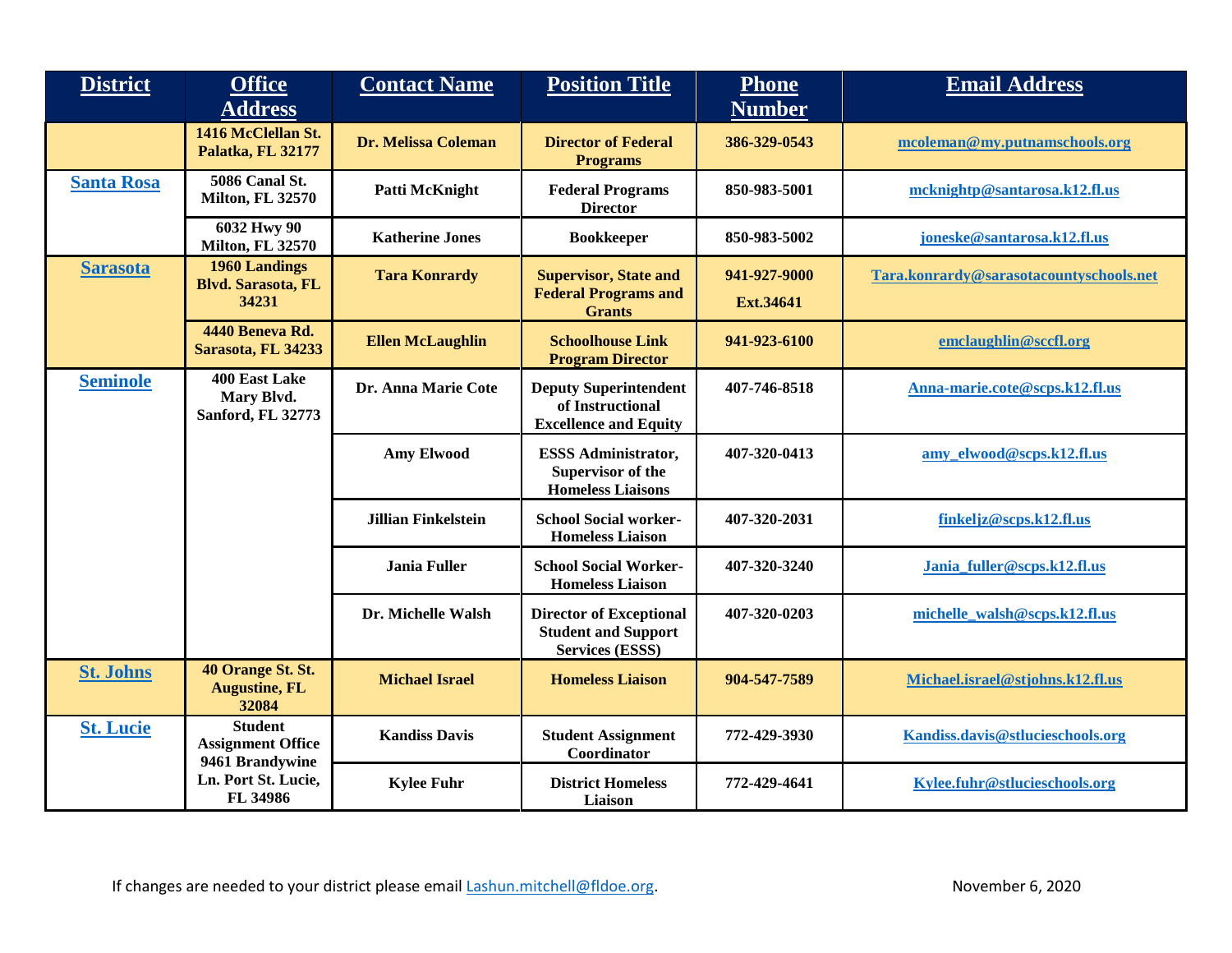| <b>District</b>    | <b>Office</b><br><b>Address</b>                                 | <b>Contact Name</b>        | <b>Position Title</b>                                                         | <b>Phone</b><br><b>Number</b>     | <b>Email Address</b>              |
|--------------------|-----------------------------------------------------------------|----------------------------|-------------------------------------------------------------------------------|-----------------------------------|-----------------------------------|
| <b>Sumter</b>      | 2680 W CR 476<br><b>Bushnell, FL 33513</b>                      | <b>Lisa Melendez</b>       | <b>Social Worker/Mental</b><br><b>Health</b>                                  | 352-793-2315<br><b>Ext. 51200</b> | Lisa.melendez@sumter.k12.fl.us    |
|                    |                                                                 | <b>Eileen Goodson</b>      | <b>Director of Student</b><br><b>Services and Testing</b>                     | 352-793-2315<br>Ext. 50212        | Eileen.goodson@sumter.k12.fl.us   |
| <b>Suwannee</b>    | <b>305 SW Pinewood</b><br>Dr. Live Oak, FL<br>32064             | <b>Angel Hill</b>          | <b>Coordinator of Student</b><br>& Family Support                             | 386-647-4648                      | Angel.hill@suwannee.k12.fl.us     |
|                    |                                                                 | <b>Juanita Torres</b>      | <b>Homeless Liaison</b>                                                       | 386-647-4653                      | Juanita.torres@suwannee.k12.fl.us |
|                    | 1740 Ohio Ave.<br>South Live Oak,<br>FL 32064                   | <b>Debbie Land</b>         | <b>Director of Student</b><br><b>Services</b>                                 | 386-647-4638                      | Debra.land@suwannee.k12.fl.us     |
| <b>Taylor</b>      | <b>317 North Clark</b><br><b>St. Perry, FL 32347</b>            | <b>Rhonda Brooks</b>       | <b>Homeless Liaison</b>                                                       | 850-838-2530                      | Rhonda.brooks@taylor.k12.fl.us    |
|                    | <b>1600 E. Green St.</b><br>Perry, FL 32347                     | <b>Sharon Hatchcock</b>    | <b>Homeless Liaison</b>                                                       | 850-838-2520                      | Sharon.hatchcock@taylor.k12.fl.us |
| <b>UF-PK Yonge</b> | 1080 SW 11th St.<br>Gainesville, FL<br>32601                    | <b>Bryce Stevenson</b>     | <b>Elementary School</b><br>Counselor                                         | 352-294-7292                      | bstevenson@pky.ufl.edu            |
| <b>Union</b>       | 55 SW 6 <sup>th</sup> Street<br><b>Lake Butler, FL</b><br>32054 | <b>Marie Pitman</b>        | <b>Federal Grants</b><br><b>Secretary</b>                                     | 386-496-2045<br>Ext. 232          | pitmanm@union.k12.fl.us           |
|                    |                                                                 | <b>Stacey Rimes</b>        | <b>Director of Curriculum</b><br>and Accountability                           | 386-496-4884                      | rimess@union.k12.fl.us            |
| <b>Volusia</b>     | 1290 Herbert<br><b>Street Port</b>                              | <b>Glenda Butler</b>       | <b>Federal Programs</b><br><b>Specialist</b>                                  | 386-255-6475                      | gcbutler@volusia.k12.fl.us        |
|                    | <b>Orange, FL 32129</b>                                         |                            |                                                                               | Ext. 33228                        |                                   |
|                    | EDC @ Atlantic<br>High, 1250 Reed                               | <b>Sagirah Cooper, MSW</b> | <b>Homeless Social</b>                                                        | 386-255-6475                      | smcooper@volusia.k12.fl.us        |
|                    | <b>Canal Rd. Port</b><br><b>Orange, FL 32129</b>                |                            | <b>Worker/Transition</b><br>Coach                                             | Ext. 33255                        |                                   |
|                    |                                                                 | <b>Leticia Roman</b>       | <b>Director of Federal</b><br><b>Programs &amp; Grants</b><br><b>Services</b> | 386-255-6475<br>Ext. 38356        | lroman@volusia.k12.fl.us          |